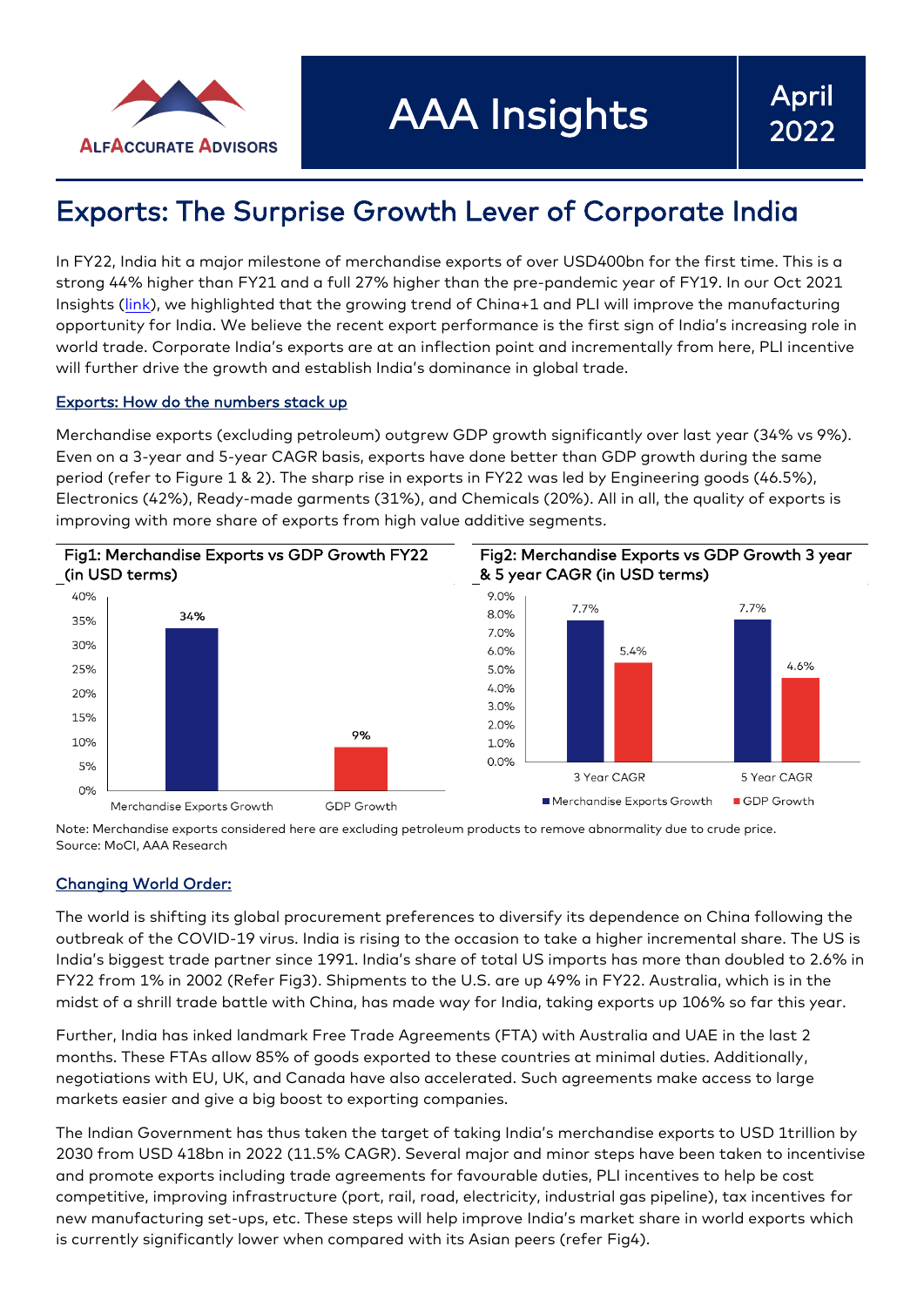



Source: WTO, CIEC, AAA Research

## AAA Portfolio Strategy: Capitalise on Export Opportunity

AAA portfolio companies are sectoral leaders in India with cost leadership, technical capability, long standing customer relationships, and proven reliability in cost and delivery. Many of them are truly the globally competitive and hence natural first choice for global OEMs looking for reliable sourcing partners. For instance, Navin Fluorine is a strong candidate for incremental orders from global majors in the 'Plus One' theme. In Feb2020 The company bagged a ₹2,900-crore multi-year export order from Honeywell Corporation and further similar size projects are at various stages of discussion. Schaeffler India has been selected as a manufacturing hub for certain products by its parent for exports to group entities across the world. KSB Pump has witnessed its 27% export growth in CY21 resulting in export contributing to 20% of revenue in CY21 vs 14% in CY14.

Thus, the rising export opportunities will enable our portfolio companies to expand the 2Ms (Market Size and Market Share) of our 3M Investment Approach and in the process, will further boost their earnings growth.

#### Market Outlook

Undoubtedly, high inflation and tightening monetary policy by US FED are causing volatility in the global markets. However, India is passing through an interesting phase. Record GST collection in April, strong growth in e-way bills, higher tax collection, PLI support by the government, and strong corporate balance sheet are important positive data points. While 4QFY22/1QFY23 results are likely to be under pressure due to rising inflation, we believe, Corporate India has improved its resilience significantly during the last few years. We continue to believe that market will remain volatile and advise investors to take volatility to their advantage.

Key Risks: Supply chain disruptions, faster than expected monetary tightening, geopolitical risks.